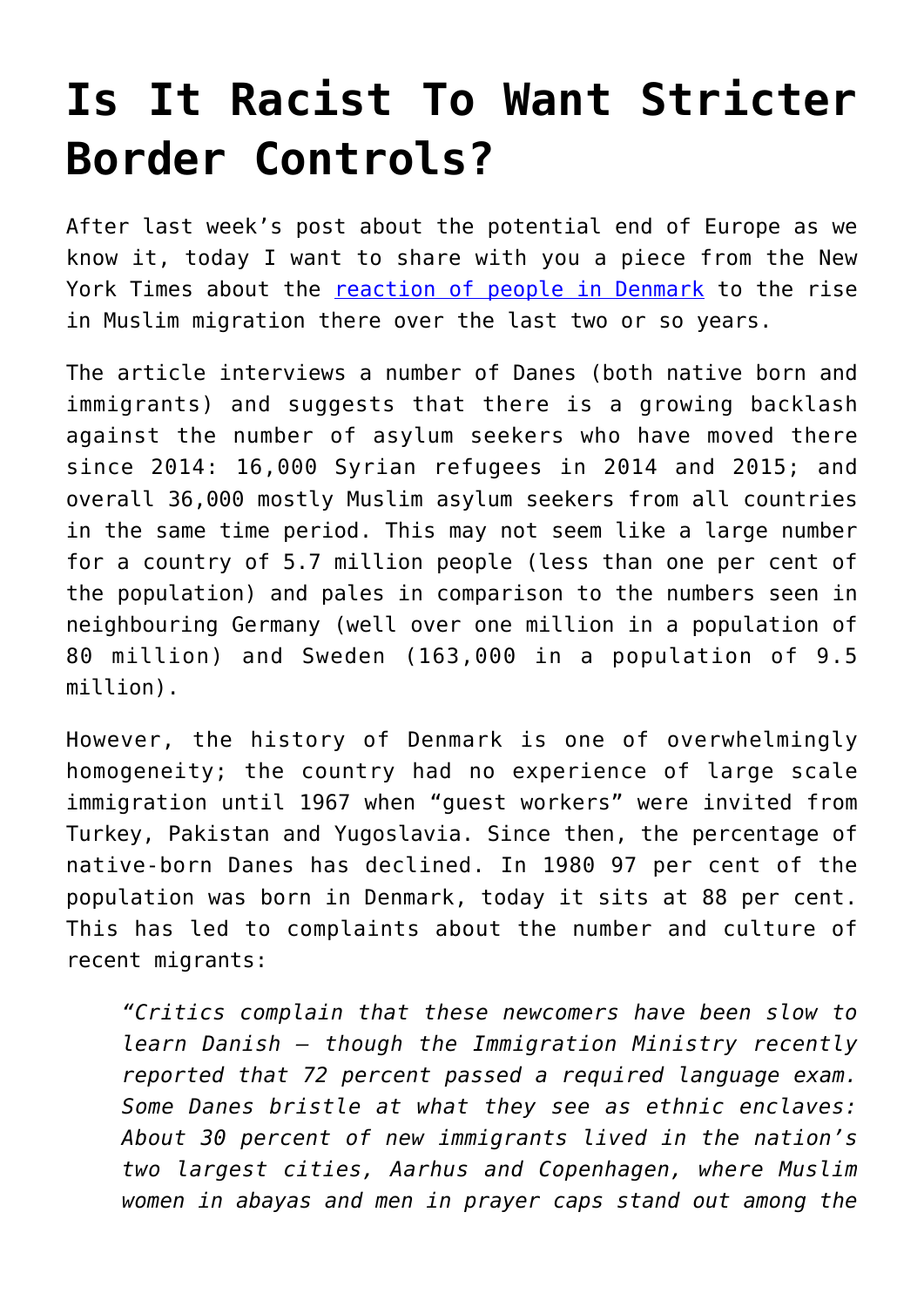*blond and blue-eyed crowds on narrow streets.*

*Perhaps the leading — and most substantive — concern is that the migrants are an economic drain. In 2014, 48 percent of immigrants from non-Western countries ages 16 to 64 were employed, compared with 74 percent of native Danes."*

In response to criticisms the centre-right government has introduced various measures including tightening immigration requirements, making the citizenship test more difficult, slashing the integration benefits package, and empowering authorities to confiscate valuables from migrants to contribute to the cost of resettling them. The Immigration Ministry talks of weeding out those with "weaker capabilities for being able to integrate into Danish society" and is seeking to avoid "parrallel societies" of immigrants.Last year, Denmark placed ads in Arabic-language newspapers stressing its hardline approach in an effort to dissuade potential immigrants (and in marked contrast to Angela Merkel's policy).

The Danish government is right to be concerned about the voters' worries since they are in danger of being outflanked on the right on this issue: the Danish People's Party (which is critical of current immigration policy) is now the second largest party in the Danish Parliament.

According to the New York Times, there is an underlying layer of racism being seen in Denmark. The article cites "analsyts" who point out that there was little opposition to the 5,000 Poles and 3,300 Americans who emigrated to Denmark in 2014; ire is reserved for the overwhelmingly Muslim, Middle Eastern migrants.

*"Freedom of speech is now interpreted as freedom to say anything hateful,' said Julie Jeeg, a law student who volunteers with an antiracism group. 'Denmark is closing*